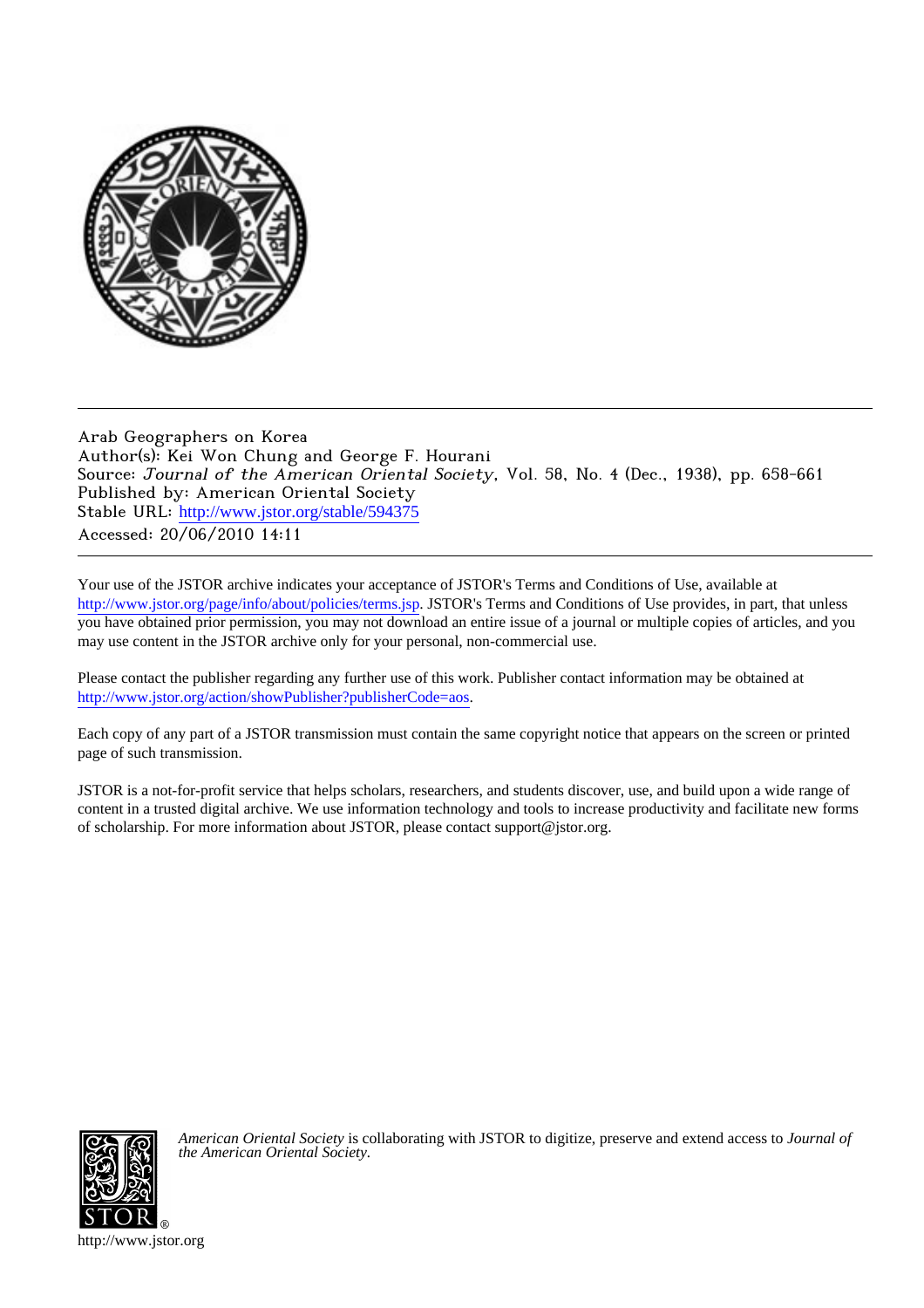## **ARAB GEOGRAPHERS ON KOREA**

## **KEI WON CHUNG AND GEORGE F. HOUTRNI PRIrNCETON UNIVERSITY**

**ARABIA has long been known to the Koreans through the Chinese histories as "Tai Sik Kuk" or " Ta-shih." 1 But so far as we know there is no description of that land or of the Arabian people recorded by ancient Korean scholars. On the other hand certain Arab geographers ranging in time from the ninth to the fifteenth centuries give brief accounts of Korea: these form our subject.** 

**During the early centuries of the Christian era three rival kingdoms are to be found occupying Korea: Paikchei in the west, Shilla in the east, and Kokuryu in the north, extending beyond the peninsula into the Manchurian country. Shilla maintained an alliance with China which enabled her in the eighth century to become the dominant state in the peninsula and, in the latter half of the same century, to unite the whole of it. Subject to fluctuations this unity was maintained until the tenth century; during this period Shilla continued to cultivate close relations with the T'ang dynasty of China, and freely absorbed Chinese cultural influences. The kingdom was finally overthrown in A. D. 935 by the resurgent Koryu power. From this dynasty, which lasted until 1392, the modern name " Korea " is derived: but the name " Shilla " persisted in general use as a designation for the whole country for several centuries after the end of the old kingdom of Shilla. It is this name which the Arab geographers always use,**  both before and after 935, under the form "al-Shila " or "Al-Sila."

**Their reports begin in the middle of the ninth century. The account of Sulaymdn the merchant of his travels in the Far East, written down in 851, ends as follows: 2** 

**On the sea side [of China] are the islands of al-Sila, whose inhabitants are white; 3 they send gifts to the lord of China and say that if they did not do so the heavens would not send them rain. None of our companions** 

**a A -possibly in the sense of " pale."** 

**<sup>1</sup> From Pahlawi " Tajik," modern Persian " Tazi," meaning Arab-probably going back to Ar. " Tayyi'," a North Arabian tribe.** 

**<sup>2</sup> Silsilat al-Tawarikh; ed. Langles and Fr. transl. J. T. Reinaud, both in Relation des Voyages faits par les Arabes et des Persans dans IlInde et <sup>a</sup> la Chine, etc. (Paris 1845); Book I. p. 59 of text, 60 of transl.**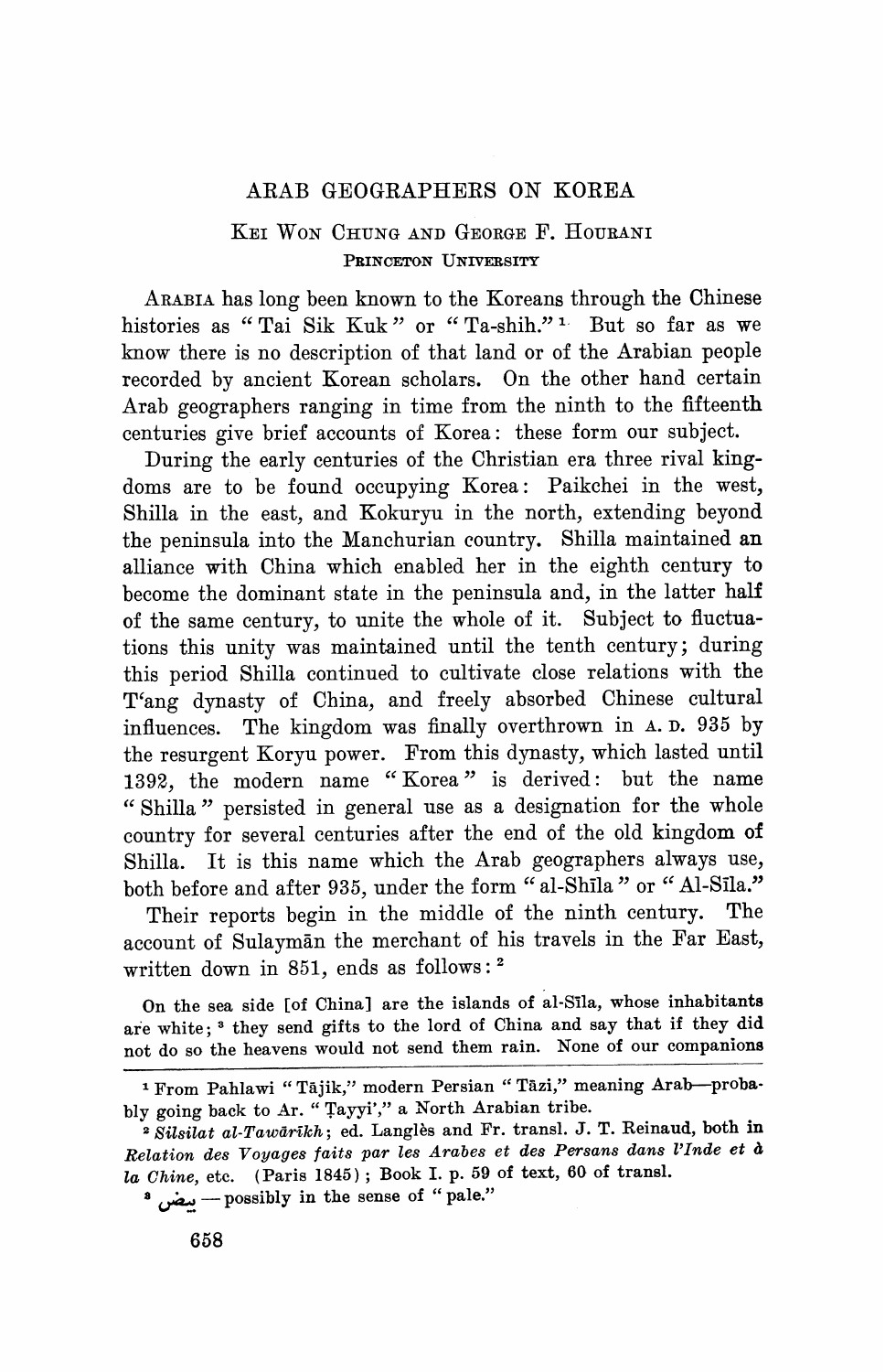**has reached their country to bring back reports about them. They have white falcons.** 

Sulaymān's contemporary ibn-Khurdādhbih, a postal administra**tor of al-Jibil in northern Iran, wrote as follows in the geographical work which he published in 846: <sup>4</sup>**

At the furthest limit of China near Qansu are many mountains and many **kings, and this is the land of al-Shila in which there is much gold. He who enters it of the Moslems settles in it because of its excellence. No one knows what is beyond it.** 

**This statement is copied by the early tenth century geographer**  ibn-Rustah.<sup>5</sup> Al-Mas'ūdi writing in about 947 in Murūj al-Dhahab<sup>6</sup> evidently also follows ibn-Khurdadhbih in part:

**Beyond China on the side of the sea there are no known kingdoms nor any country that has been described except the country of al-Sila and its**  islands. Foreigners from al-'Iraq or any other land who go there seldom **depart, because of the health of its air, the softness of its water, the fertility of its soil, and the abundance of its resources. Its people are on good terms with the Chinese and their kings, to whom they send gifts almost ceaselessly. It is said that they are a part of the descendants of 'Amftr who settled there in the same manner as we described the Chinese settling in their country.** 

**Again in al-Tanbih w-al-Ishrdf, not long before 956, al-Mastuidi writes: <sup>7</sup>**

**The last inhabited country in the east is the furthest boundary of China, and al-Sila to where that country ends at the wall of Gog and Magog which Alexander built.** 

**And again: <sup>8</sup>**

**The seventh nation is China and al-Sila and the adjoining abode of the descendants of 'Amfir 9 son of Japhet son of Noah; these have a single king and a single language.** 

**'Al-Masdlik w-al-Mamalik, ed. C. de Goeje (Leyden 1889), p. 70. Cf. p. 170.** 

**Al-A'Iaq al-Naftsah, ed. de Goeje (Leyden 1891-2), p. 83.** 

<sup>e</sup> Ed. with Fr. transl. C. de Meynard and P. de Courteille (Paris 1861), **Vol. I. p. 346.** 

**7Ed. de Goeje (Leyden 1893-4), p. 26.** 

**; Op. cit., p. 84.** 

**<sup>9</sup>This 'Amlir is presumably the biblical Gomer, first son of Japhet in Gen. x, 2.**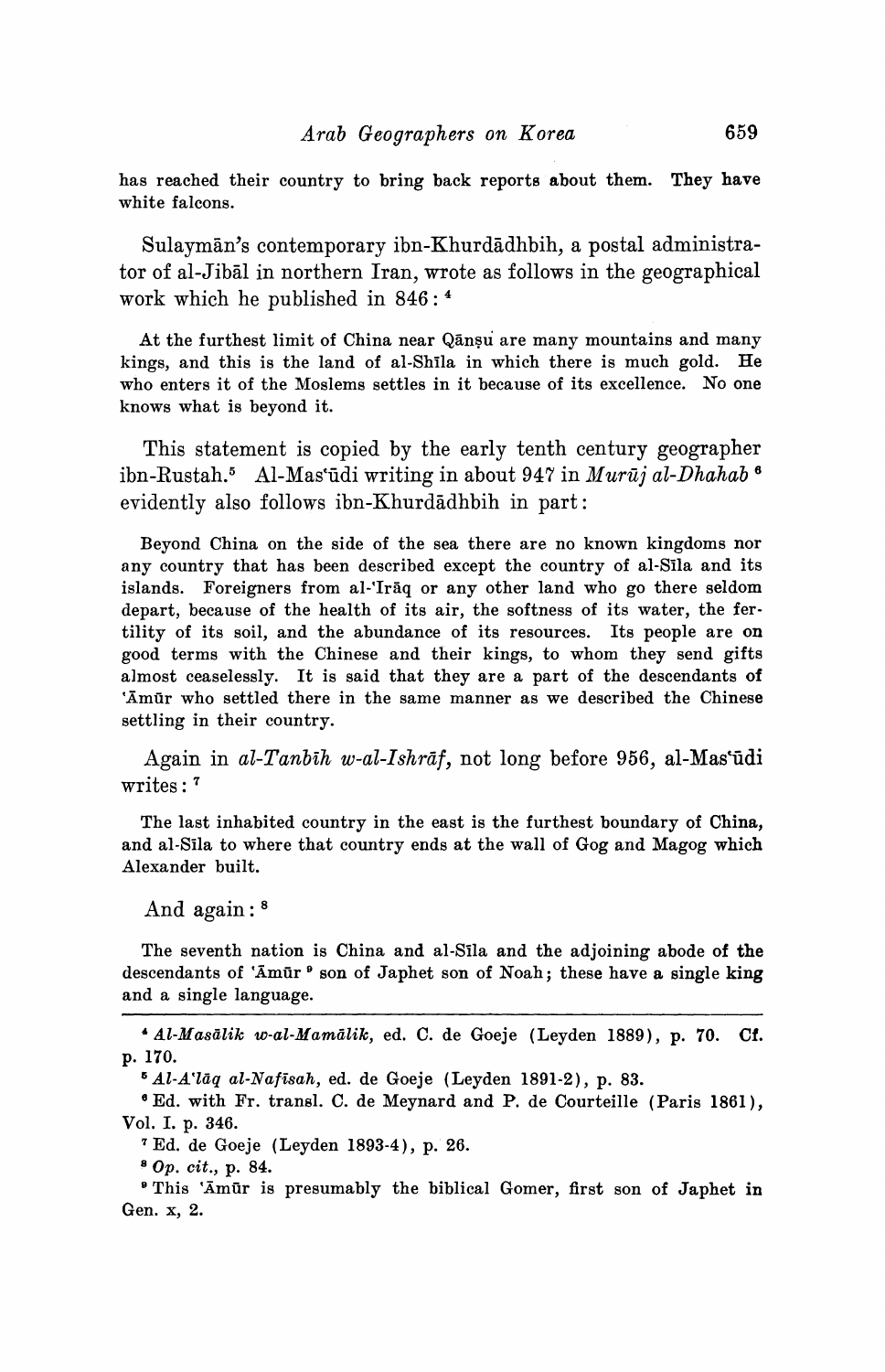No further description is found until the time of al-Qazwini in **the thirteenth century. This geographer's account 10 evidently**  follows al-Mas<sup>t</sup>udi in part; no less evident are the embroideries **which have accumulated in the course of the centuries. Remote and little known, al-ShIla lent itself easily to description as an Earthly Paradise:** 

Shila is a country at the furthest limit of China and of the utmost ex**cellence. Afflictions of the body are unknown there because of the health of its air, the sweetness of its water and the excellence of its soil; its people are unequalled in handsomeness and freedom from disease. It is said that when the water is sprinkled in their houses it exhales the odour of ambergris. There are few plagues or diseases and few flies or lions; sick people from other countries are brought here and their sickness ceases.**  Muhammad ibn-Zakariyā' al-Rāzi<sup>11</sup> said that whoever enters this land **settles in it and does not depart, because of its excellence, its abundant resources, and its plentiful gold.** 

**Lastly al-Maqrizi (1364-1442) writes: <sup>12</sup>**

**At the side of this eastern sea beyond China there are six islands also, known as the islands of al-Sila; some of the 'Alids who fled in fear for their lives in the early days of Islam came and settled here.** 

**Such are the reports of Arab writers about al-Shila or al-Sila.**  The description of this place as "islands" in Sulayman and al-**Maqrlzi led Reinaud in the forties of the last century to identify it with Japan; but all the rest of the evidence points to Korea, as later scholars have generally recognized. In the first place, the Arabic name can hardly be anything but a transcription of the Korean " Shilla." Then the statements of ibn-Khurdadhbih, al-**Mas'ūdi and al-Qazwīni give the impression that the country is ioined to China by land. Ibn-Khurdadhbih's description, "near Qānsu," is of little help because of its vagueness and because Qānsu **itself is difficult to locate exactly; but at least it is plain from his account 13 that his " Qansu " or " Qantu " is on the Chinese coast to the north of the Yangtse river, possibly as far north as the southern coast of the Shantung peninsula. The only question is** 

<sup>&</sup>lt;sup>10</sup> 'Ajā'ib al-Makhlūqāt wa Gharā'ib al-Mawjūdāt, ed. F. Wüstenfeld **(G-8ttingen 1848), Pt. II. p. 32.** 

<sup>&</sup>lt;sup>11</sup> The famous doctor al-Rāzi.

<sup>&</sup>lt;sup>12</sup> Al-Mawā'iz w-al-I'tibār *fi Dhikr al-Khitat w-al-Athār*, ed. G. Wiet **(Cairo 1911), p. 59.** 

**<sup>13</sup> Al-Masalik, p. 69.**